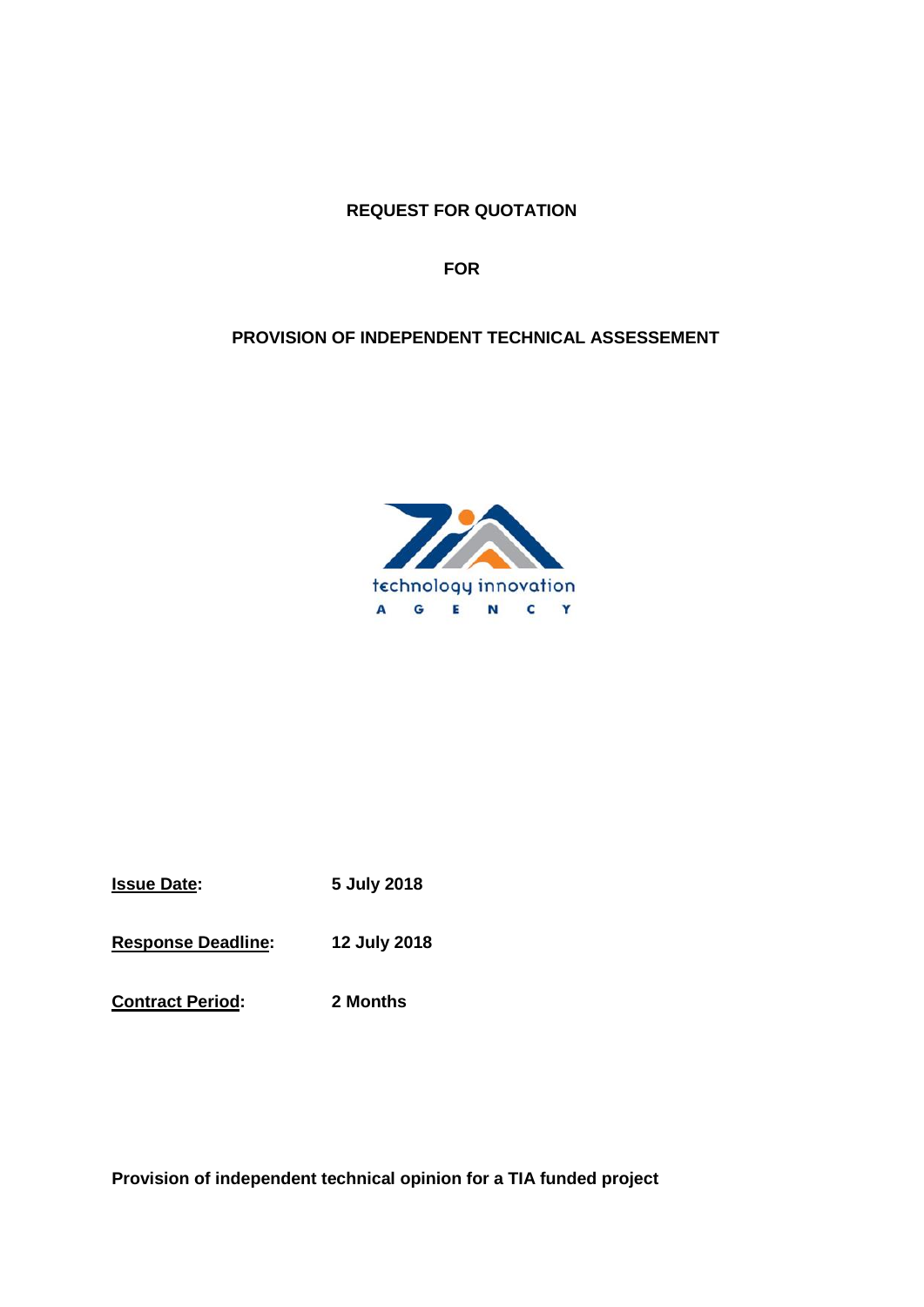#### **1. Introduction and Background**

The Technology Innovation Agency (TIA) is a schedule 3A public entity of the Department of Science and Technology that was established for the purposes of enabling and supporting technological innovations across all sectors of the economy to deliver socio-economic benefits for South Africa and enhance its global competitiveness.

These goals are achieved by supporting the development and commercialisation of research outputs from higher education institutions, science councils, public entities, private research institutions and enterprises and bringing them to market. The goal of TIA is to use South Africa's science and technology base to develop new industries, create sustainable jobs and help diversify the economy.

An entity was previously funded by TIA for the development of a unique portfolio of biopesticides and formulation technologies as part of an integrated pest management regime. The project was recommended by the Agriculture STA as it has a significant fit in the plant health & nutrition thematic area – for addressing key production and pest management challenges in the crop sector. Further alignment to the TIA mandate of de-risking technological innovations with the aim of commercialisation and deployment in agricultural industry challenges. This project is further aligned to the Bio-economy strategy for the contribution to the number of biology- and knowledge-based research outcomes for addressing agricultural industry challenge.

#### **2. Discussion**

The project was initially funded for advancing the technological development and validation of a portfolio of effective biopesticides prototypes and associated formulations - Phase I. The entity will be requiring further funding to enable the demonstration of efficacy of the developed prototype biopesticides in an operational environment for registration with the relevant regulatory body (DAFF Act 36 of 1947 i.e. Fertilisers, Feeds, Agric & Stock Remedies Act) - Phase II.

For further funding, Agriculture STA unit requires a technical valuation report produced by an independent technical consultant to be employed. In the absence of an independent technical evaluation report by an independent technical consultant, the Agriculture STA will not be adequately enabled to add further objective view to the project progress made by the entity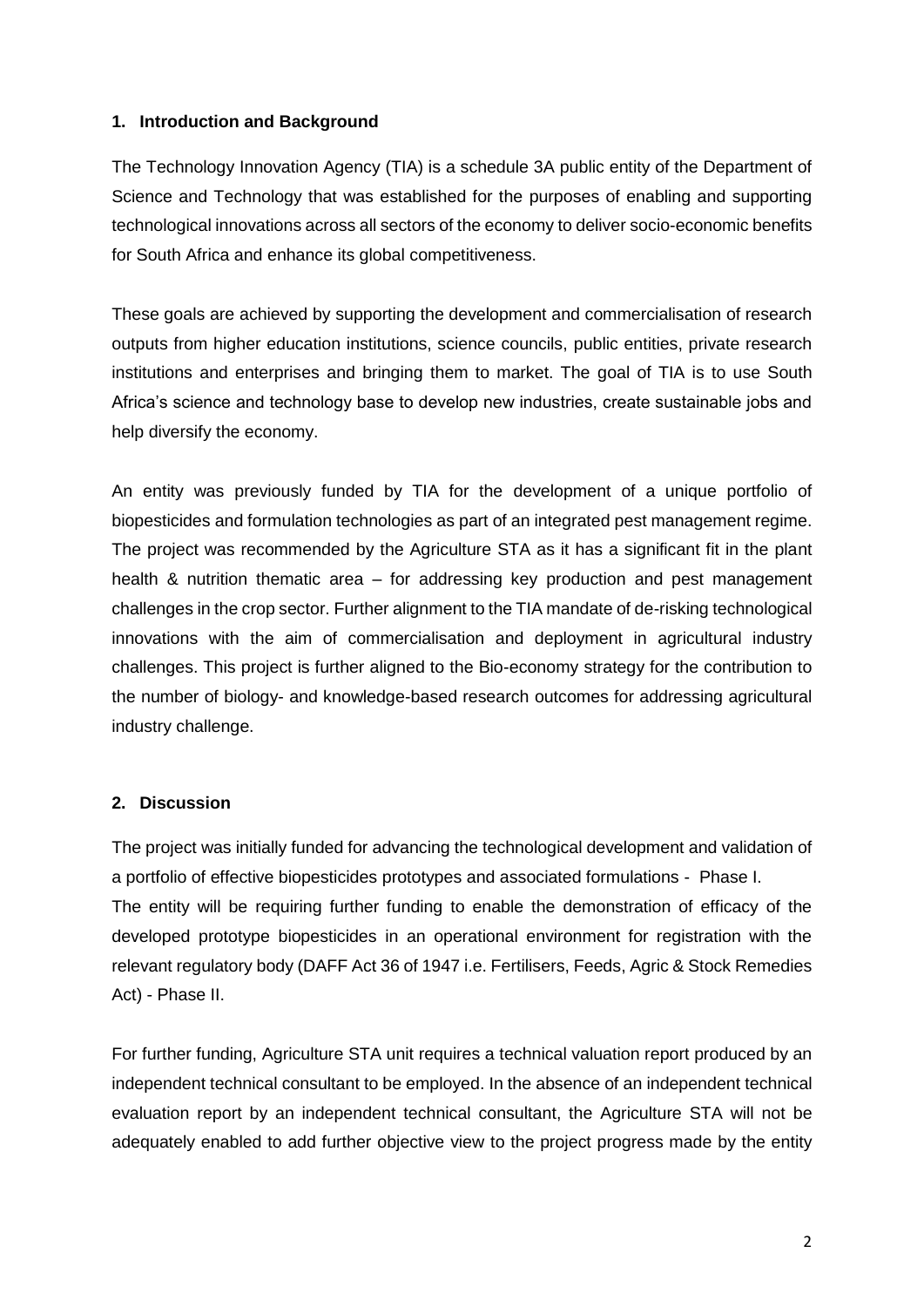for further funding consideration. TIA will make use of the published South African Council for Natural Scientific Professions (SACNASP) consultation fee rates .

### **Scope of work**

The Independent technical expertise is required to provide the following:

- Use technical insight in order to objectively assess, independently verify and valuate the technical deliverables/milestones of the project aligned to the contracted project execution plan.
- Generate an independent report for TIA clearly outlining if all technical deliverables have been satisfactorily met.

## **3. The project deliverables**

The specific deliverable for this project is the generation of an independent report to TIA, providing an independent and technically sound evaluation of the following;

- Evaluation of unformulated biopesticide strain characterisation with respect to larvicidal activity
- Evaluation of biopesticide strain compatibility with respect to production processes
- Evaluation of scalability of streamlined production processes
- Evaluation of integrated synergistic biopesticides in compatible formulations
- Evaluation of prototype biopesticides in controlled environment
- Verification of compiled statistically relevant data from performance trial

### **4. Submission requirements**

The bidding entity/consultant is required to carry out the following undertakings;

- Submit a detailed proposal demonstrating methodology to be followed to undertake technical assessment
- Provide technical resume of consultant and/or accompanying team members
- Timelines of the technical assessment, discussion and submission of final report

### **5. Functional Requirements of the Proposal**

The service provider must provide the following information:

• Demonstration of technical capacity and capability to undertake assessment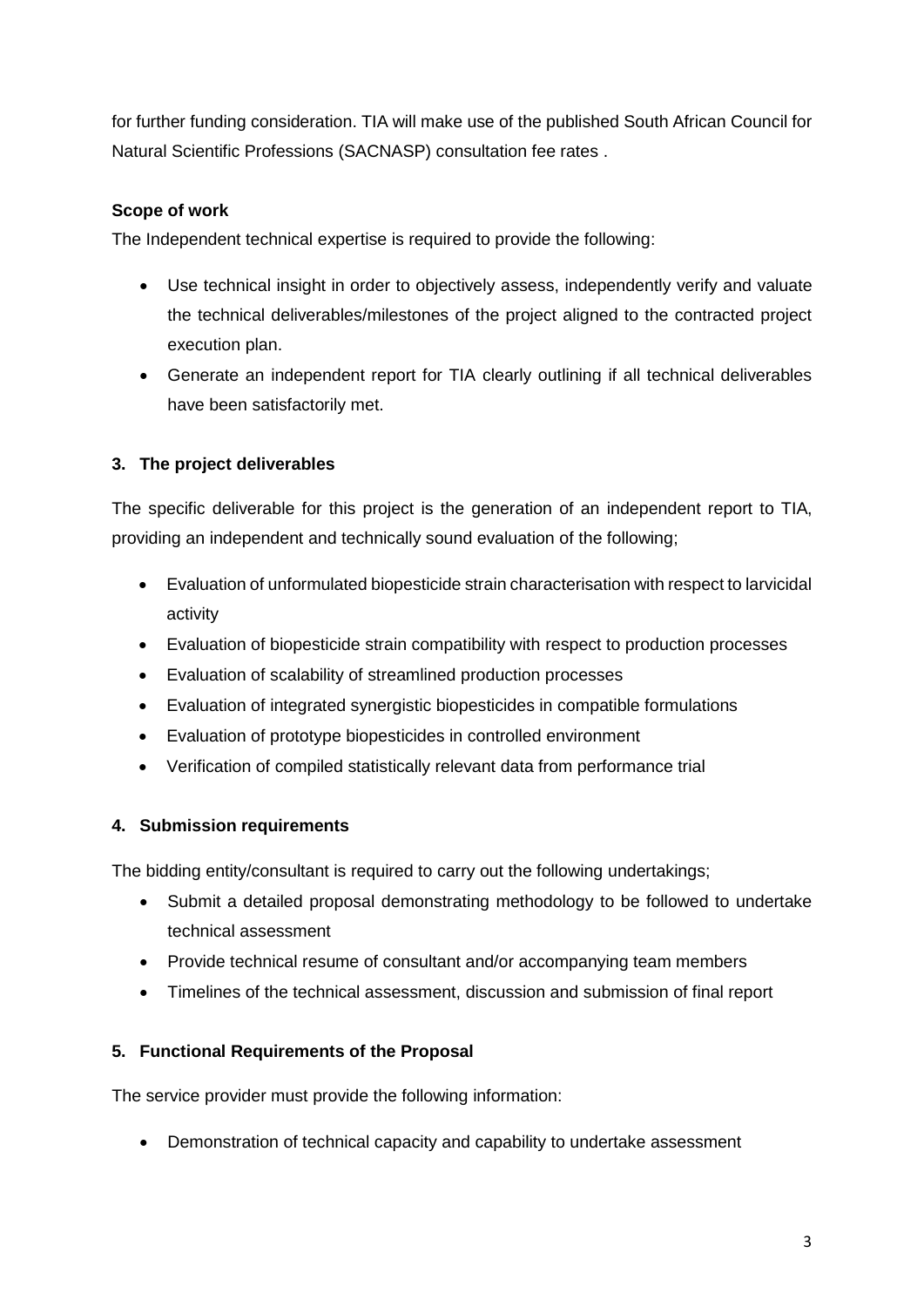- Demonstration of thorough knowledge of molecular biology and formulation technologies
- Prior experience in molecular biology, formulation technologies and process development

### **6. Evaluation criteria**

Service Providers submitting a quote for this work will be evaluated according to the evaluation framework below, and according to the indicated criteria points system. Proposals will be evaluated using the 80/20 preference points.

#### a. **First Stage evaluation criteria**

# Table .1

| Adjudication categories and criteria                                     | Weight      | <b>Score</b> |
|--------------------------------------------------------------------------|-------------|--------------|
| 1. Demonstrate relevant experience in technical advisory services        |             |              |
| related to project validation.                                           |             |              |
| $5$ = Expert (actively involved for 10 years and longer); $4$ = Highly   | 0.3         |              |
| knowledgeable (actively involved for 6 to 10 years); $3 =$               |             |              |
| Knowledgeable (actively involved for 5 years); $2 = Fairly$              |             |              |
| knowledgeable (actively involved for less than 5 years).                 |             |              |
| 2. Suitably qualified and or experienced in the areas of molecular       |             |              |
| biology, formulation development, bioreactor expertise                   |             |              |
| $5$ = Expert (actively involved for 10 years and longer); $4$ = Highly   | 0.4         |              |
| knowledgeable (actively involved for 6 to 10 years); $3 =$               |             |              |
| Knowledgeable (actively involved for 5 years); $2 = Fairly$              |             |              |
| knowledgeable (actively involved for less than 5 years).                 |             |              |
| Prior<br>3.<br>experience<br>in<br>technical<br>project/programme        |             |              |
| assessments/valuations or providing technical or expert opinion in       | 0.3         |              |
| biosciences.                                                             |             |              |
| $5$ = Expert (10 years and over); $4$ = Highly experienced (6 -10        |             |              |
| years); $3 =$ Experienced (5 years); $2 =$ Fairly experienced (less than |             |              |
| 5 years).                                                                |             |              |
| Total weighted score/ Maximum possible score                             | $\mathbf 1$ |              |
| Minimum qualifying score (expressed in percentage)                       | 70%         |              |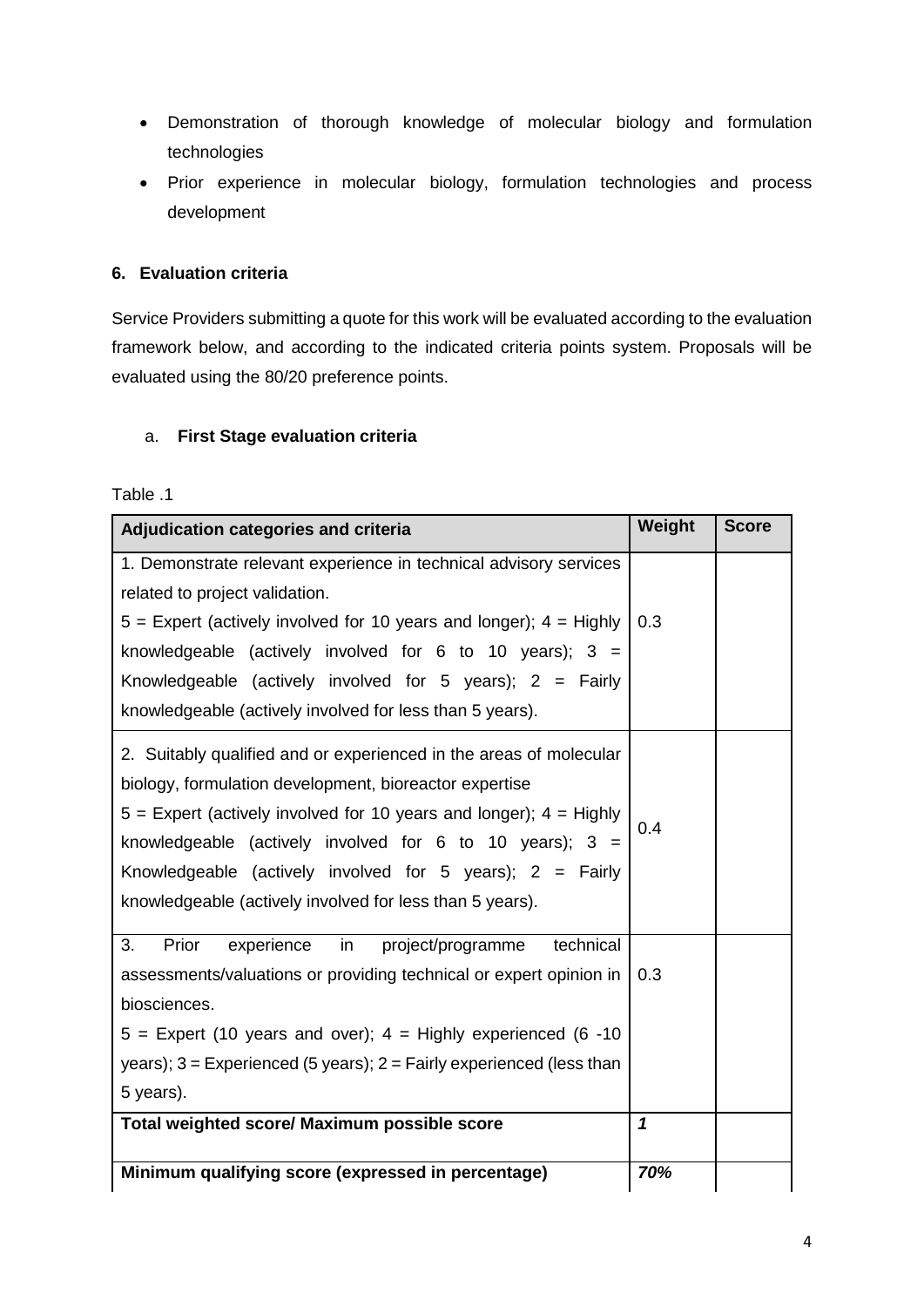Service providers that meet the minimum qualifying score on the First Stage will progress to the second stage.

### **b. Second stage evaluation in terms of 80/20**

Table 10.2

| Adjudication categories                   | <b>Points</b> |
|-------------------------------------------|---------------|
| 1. Bid Price                              | 80            |
| 2. Points awarded for B-BBEE Status Level | 20            |
| Total points                              | 100           |

TIA reserves the right not to consider a service provider where conflict of interest is perceived in respect to the evaluation of the opportunity under consideration.

# **7. Proprietary Information**

TIA considers this Request for Proposal (RFP) and all related information, either written or verbal, which is provided to the Bidder, to be proprietary to TIA as well as the client whose work with be evaluated technically. It shall be kept confidential by the Bidder and its officers, employees, agents and representatives.

The Service Provider shall not use, disclose, publish, or advertise this specification or related information in part or as a whole to any third party without the prior written consent of TIA. This applies regardless of whether the recipient of this RFP responds with a proposal or not.

### **8. Enquiries and Responses**

All enquiries regarding this specification and proposals shall be submitted to [nana.modiba@tia.org.za](mailto:nana.modiba@tia.org.za)

### **Documents**

Respondents should check the numbers of the pages to satisfy themselves that none is missing or duplicated. No liability will be accepted by TIA in regard to anything arising from the fact that pages are missing or duplicated.

### **9. Submission of RFQs**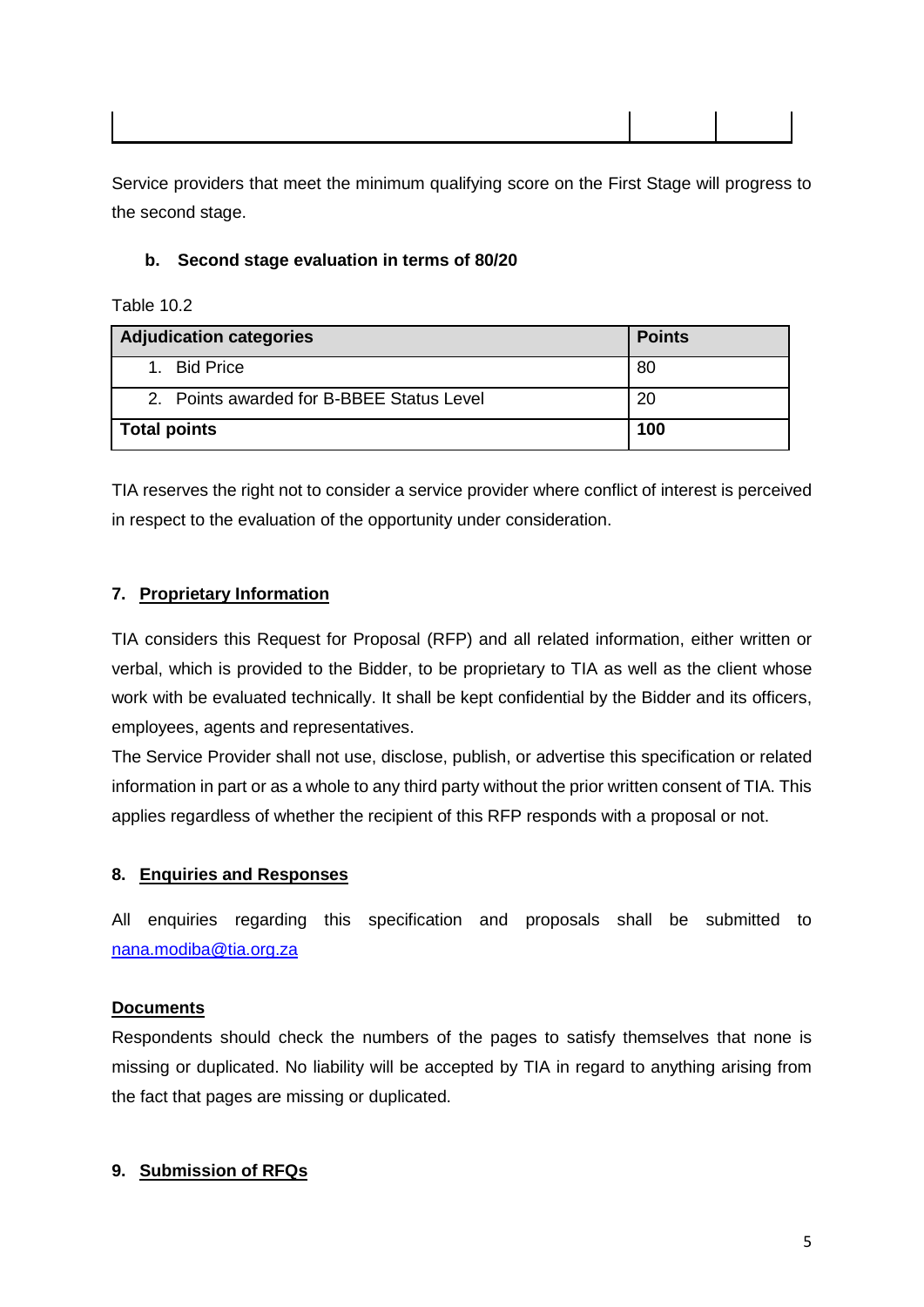The proposal should be submitted t[o nana.modiba@tia.org.za](mailto:nan.modiba@tia.org.za) no later than **Thursday 12 July 2018 @ 14h00**.

### **10. Mandatory Requirements**

Please attach the following:

- o Declaration of interest SBD 4 (Attached).
- o Standard Bidding Document 6.1 (Attached)
- o Proof that the service provider is registered on the Central Supplier Database.

### **Non-inclusion of the above documents will lead to an automatic disqualification.**

#### **General Terms and Conditions**

- The Respondent is responsible for all costs incurred in the preparation and submission of the proposal.
- A copy/s of any affiliations, memberships and/or accreditations that support your submission must be included in the proposal.

Kindly note that TIA is entitled to:

- Amend any RFP conditions, validity period, specifications, or extend the closing date and/or time of RFP's before the closing date. All Respondents, to whom the RFP documents have been issued, will be advised in writing of such amendments in good time;
- Verify any information contained in a proposal;
- Not appoint any bidder;
- Vary, alter, and/or amend the terms of this RFP, at any time prior to the finalisation of its adjudication hereof;
- Disqualify proposals that contain an omission of disclosure of material information, that is factual inaccurate, and/or contains a misrepresentation of facts. This could also lead to the cancellation of any subsequent contracts;
- Not accept the lowest proposal or any proposal in part or in whole. TIA normally awards the contract to the Bidder who proves to be fully capable of handling the contract and whose proposal is technically acceptable and/or financially advantageous to TIA. Appointment as a successful contractor shall be subject to the parties agreeing to mutually acceptable contractual terms and conditions. In the event of the parties failing to reach such agreement within 30 (thirty) days from the appointment date, TIA shall be entitled to appoint the contractor who was rated 2nd (second), and so on;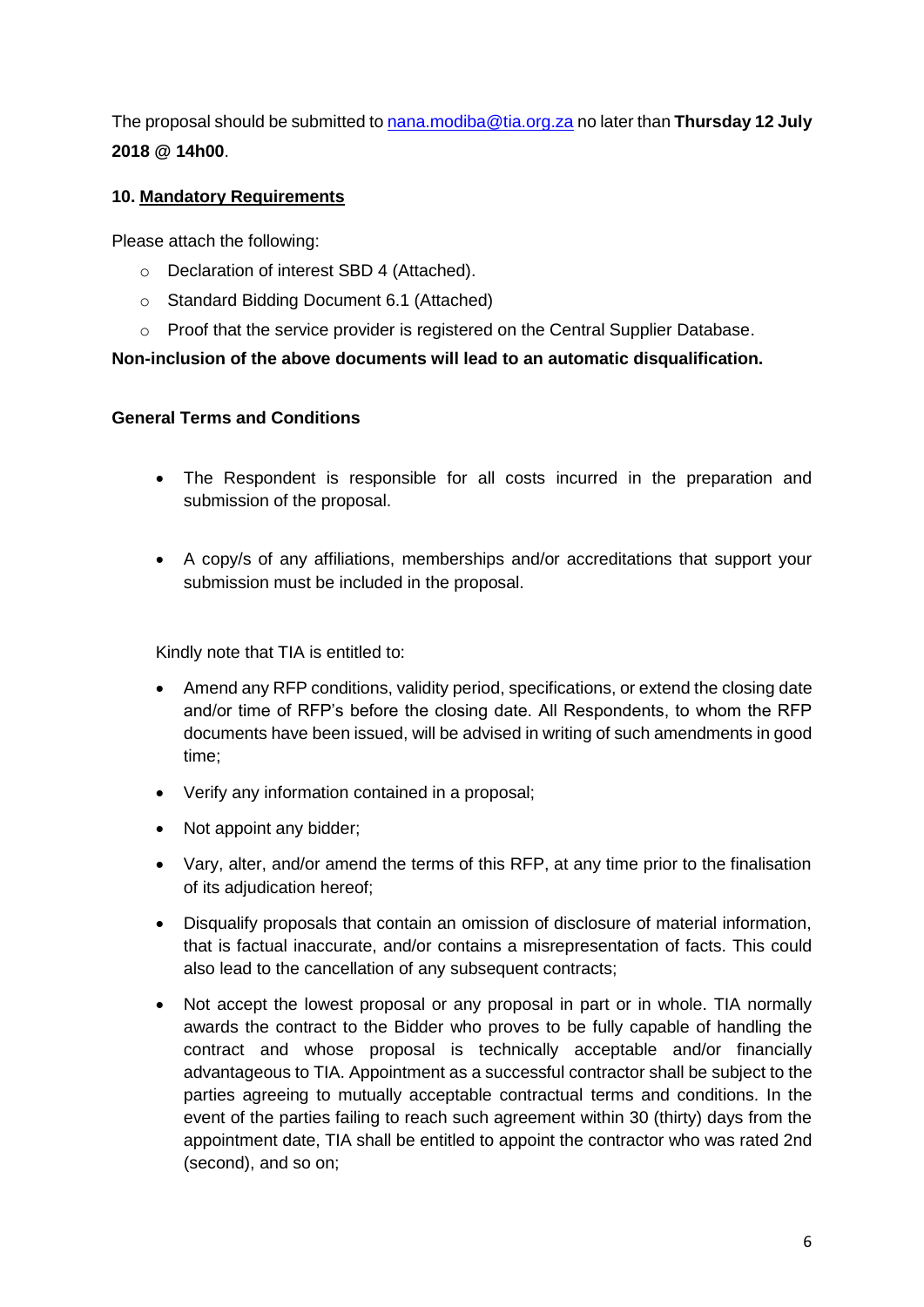- Award this RFP as a whole or in part without furnishing reasons;
- Cancel or withdraw from this RFP as a whole or in part without furnishing reasons and without attracting any liability;
- The Bidder hereby offers to render all the services described in the attached documents (if any) to TIA on the terms and conditions and in accordance with the specifications stipulated in this RFP document (and which shall be taken as part of, and incorporated into, this proposal at the prices inserted therein);
- This proposal and its acceptance shall be subject to the terms and conditions contained in this RFP document; and
- The Respondent shall prepare for a possible presentation should TIA require such and the Respondent shall be notified thereof no later than 4 (four) days before the actual presentation date.

### 11. **Conclusion**

Failure to comply with any of the terms and conditions as set out above will invalidate the Proposal. TIA's decision on proposals received shall be final and binding.

#### **12. Cautionary**

Prior to awarding the bid TIA will verify that the winning bidder is registered on the Central Supplier Database by requesting from them the following;

- o An M number and
- o A unique registration reference number [32 digits]

# *Bidders are therefore urged to ensure that they have registered on the Central Supplier Database at National Treasury on www.csd.gov.za.*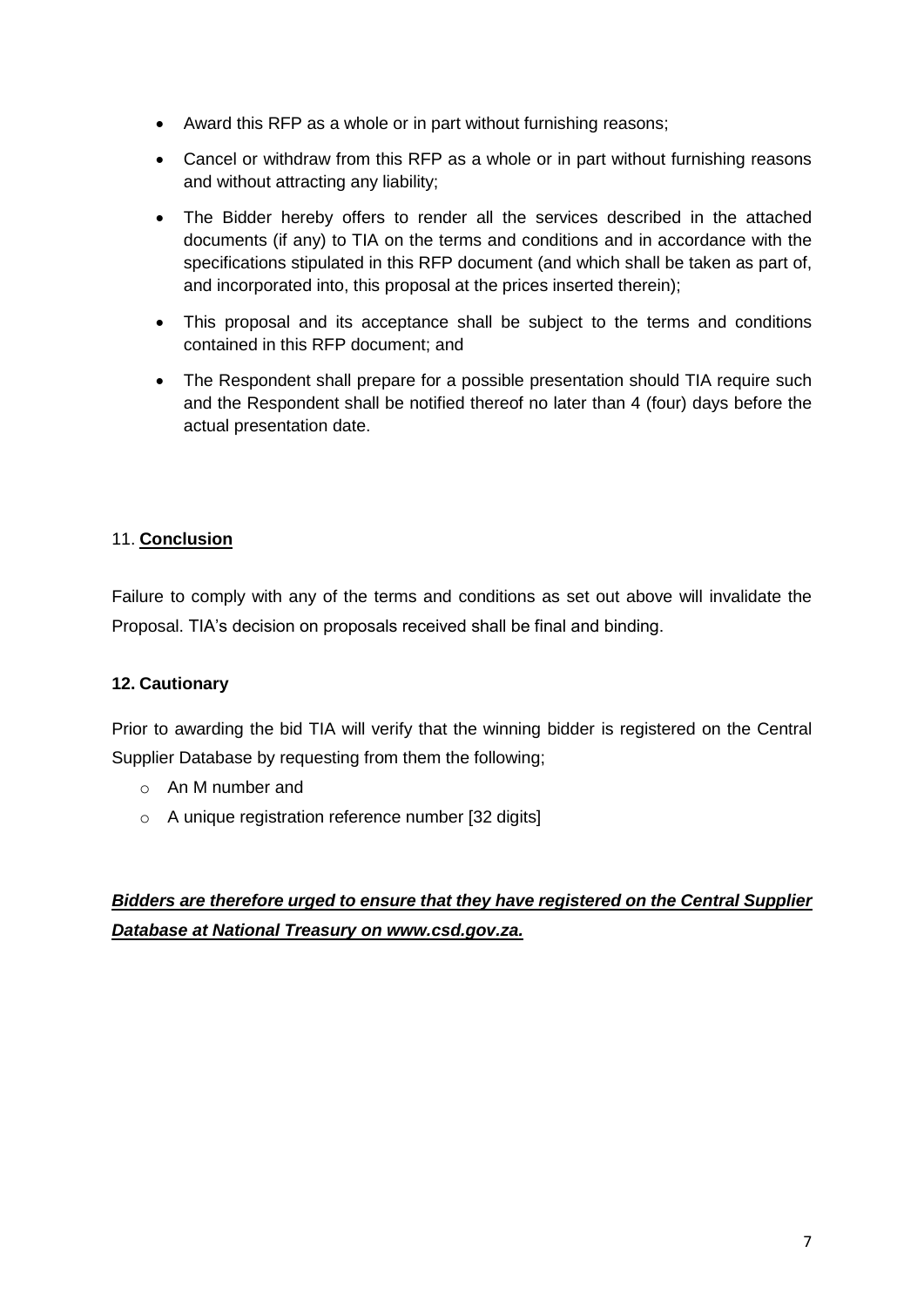### DECLARATION OF INTEREST

1.Any legal person, including persons employed by the state<sup>1</sup>, or persons having a kinship with persons employed by the state, including a blood relationship, may make an offer or offers in terms of this invitation to bid (includes a price quotation, advertised competitive bid, limited bid or proposal). In view of possible allegations of favouritism, should the resulting bid, or part thereof, be awarded to persons employed by the state, or to persons connected with or related to them, it is required that the bidder or his/her authorised representative declare his/her position in relation to the evaluating/adjudicating authority where-

the bidder is employed by the state; and/or

the legal person on whose behalf the bidding document is signed, has a relationship with persons/a person who are/is involved in the evaluation and or adjudication of the bid(s), or where it is known that such a relationship exists between the person or persons for or on whose behalf the declarant acts and persons who are involved with the evaluation and or adjudication of the bid.

2. In order to give effect to the above, the following questionnaire must be completed and submitted with the bid.

2.1 Full Name of bidder or his or her representative: ……………………………….

2.2 Identity Number: ………………………………………………………………

2.3 Position occupied in the Company (director, trustee, shareholder²): ………………………………………………

2.4 Company Registration Number : ………………………………………..…….

2.5 Tax Reference Number : …………………………………………….………

2.6 VAT Registration Number: ……………………………………………………....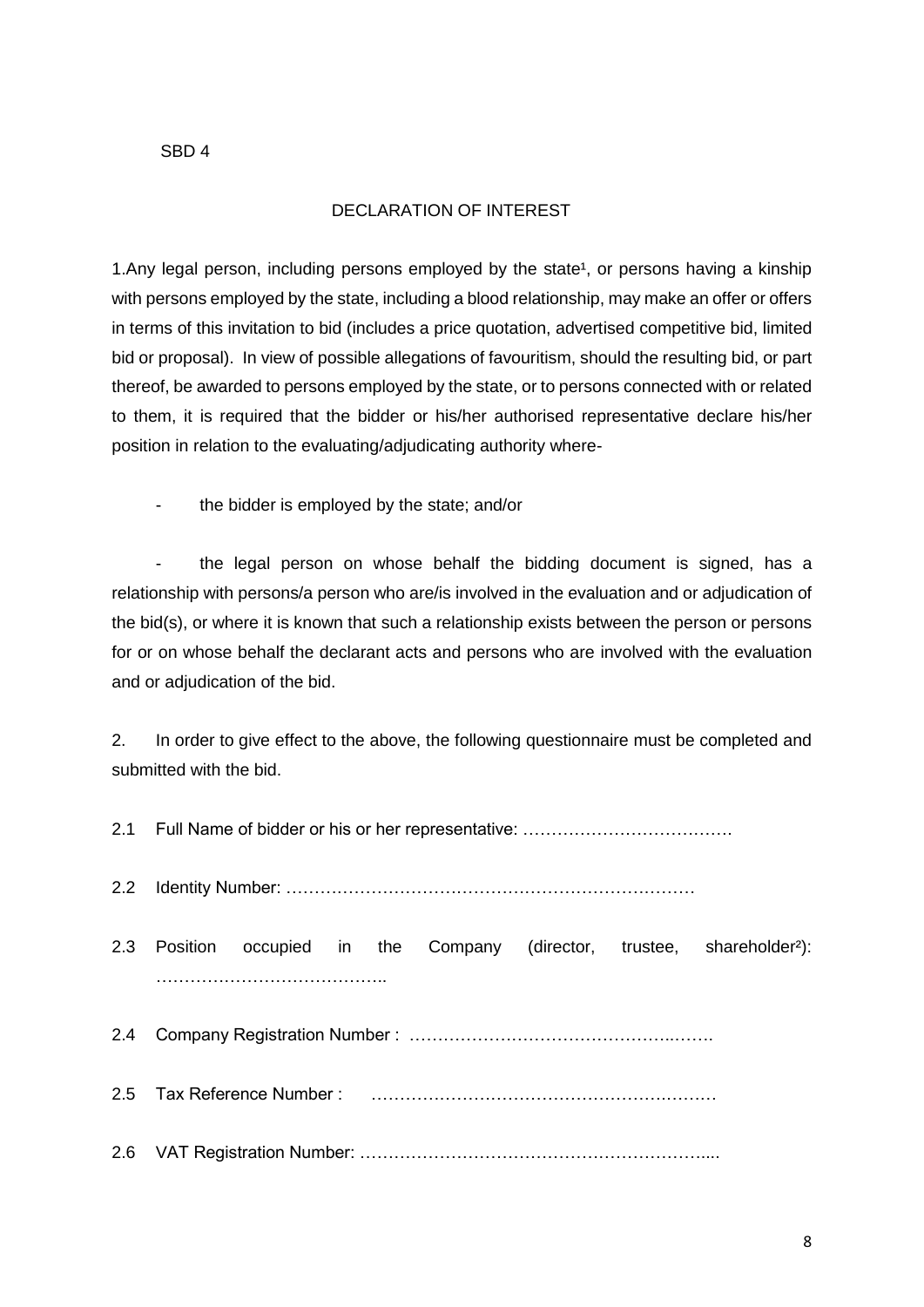2.6.1 The names of all directors / trustees / shareholders / members, their individual identity numbers, tax reference numbers and, if applicable, employee / persal numbers must be indicated in paragraph 3 below.

 $1^{\circ}$ State" means –

 (a) any national or provincial department, national or provincial public entity or constitutional institution within the meaning of the Public Finance Management Act, 1999 (Act No. 1 of 1999);

- (b) any municipality or municipal entity;
- (c) provincial legislature;
- (d) national Assembly or the national Council of provinces; or
- (e) Parliament.

²"Shareholder" means a person who owns shares in the company and is actively involved in the management of the enterprise or business and exercises control over the enterprise.

| 2.7 | Are you or any person connected with the bidder | YES / NO |
|-----|-------------------------------------------------|----------|
|     | presently employed by the state?                |          |

2.7.1 If so, furnish the following particulars:

| Name                   | of        | person /                                                                                                                                                                 | director | $\sqrt{2}$ | trustee / | shareholder/ | member: |
|------------------------|-----------|--------------------------------------------------------------------------------------------------------------------------------------------------------------------------|----------|------------|-----------|--------------|---------|
|                        |           | Name of state institution at which you or the person                                                                                                                     |          |            |           |              |         |
|                        |           | connected to the bidder is employed :                                                                                                                                    |          |            |           |              |         |
|                        |           |                                                                                                                                                                          |          |            |           |              |         |
| Any other particulars: |           |                                                                                                                                                                          |          |            |           |              |         |
|                        |           |                                                                                                                                                                          |          |            |           |              |         |
|                        |           |                                                                                                                                                                          |          |            |           |              |         |
|                        |           | 2.7.2 If you are presently employed by the state, did you obtain<br>the appropriate authority to undertake remunerative<br>work outside employment in the public sector? |          |            |           | YES / NO     |         |
|                        | document? | 2.7.2.1 If yes, did you attached proof of such authority to the bid                                                                                                      |          |            |           | YES / NO     |         |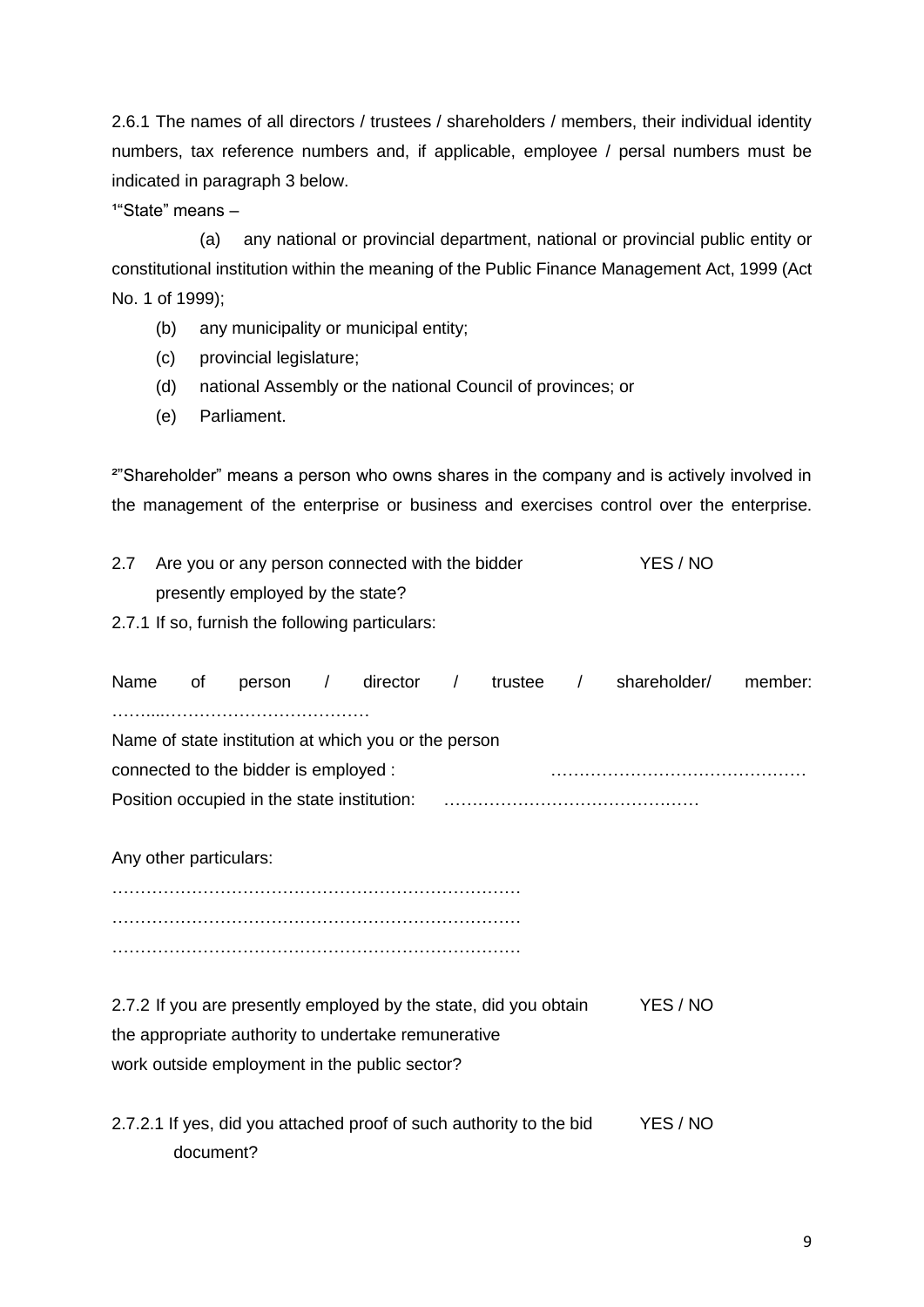(Note: Failure to submit proof of such authority, where applicable, may result in the disqualification of the bid.

2.7.2.2 If no, furnish reasons for non-submission of such proof:

……………………………………………………………………. ……………………………………………………………………. …………………………………………………………………….

| 2.8 Did you or your spouse, or any of the company's directors / | YES / NO |
|-----------------------------------------------------------------|----------|
| trustees / shareholders / members or their spouses conduct      |          |
| business with the state in the previous twelve months?          |          |

2.8.1 If so, furnish particulars:

………………………………………………………………….. ………………………………………………………………….. …………………………………………………………………...

2.9 Do you, or any person connected with the bidder, have YES / NO any relationship (family, friend, other) with a person employed by the state and who may be involved with the evaluation and or adjudication of this bid? 2.9.1If so, furnish particulars. ……………………………………………………………...

…………………………………………………………..….

- 2.10 Are you, or any person connected with the bidder, YES/NO aware of any relationship (family, friend, other) between any other bidder and any person employed by the state who may be involved with the evaluation and or adjudication of this bid?
- 2.10.1 If so, furnish particulars. ………………………………………………………………  $\mathbb{R}^n$  . The contract of the contract of the contract of the contract of the contract of the contract of the contract of the contract of the contract of the contract of the contract of the contract of the contract of ………………………………………………………………
- 2.11 Do you or any of the directors / trustees / shareholders / members YES/NO of the company have any interest in any other related companies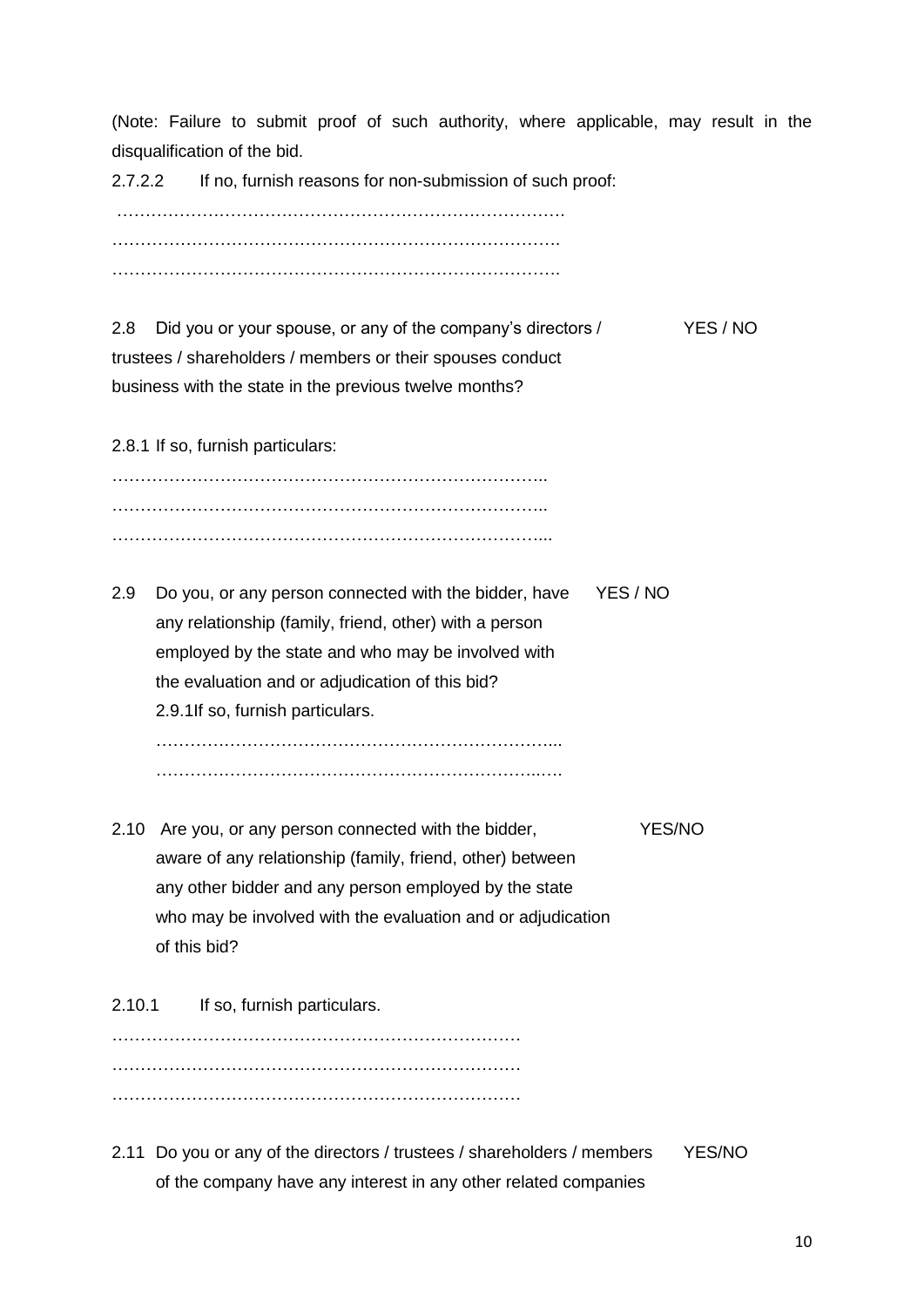whether or not they are bidding for this contract?

2.11.1 If so, furnish particulars: ……………………………………………………………………………. ……………………………………………………………………………. …………………………………………………………………………….

3 FULL DETAILS OF DIRECTORS / TRUSTEES / MEMBERS / SHAREHOLDERS. Full Name Identity Number Personal Tax Reference Number State Employee Number / Persal Number

4 DECLARATION

I, the three of the UNDERSIGNED of the UNDERSIGNED (NAME)………………………………………………………………………

CERTIFY THAT THE INFORMATION FURNISHED IN PARAGRAPHS 2 and 3 ABOVE IS CORRECT. I ACCEPT THAT THE STATE MAY REJECT THE BID OR ACT AGAINST ME IN TERMS OF PARAGRAPH 23 OF THE GENERAL CONDITIONS OF CONTRACT SHOULD THIS DECLARATION PROVE TO BE FALSE.

| Signature | Date           |
|-----------|----------------|
| Position  | Name of bidder |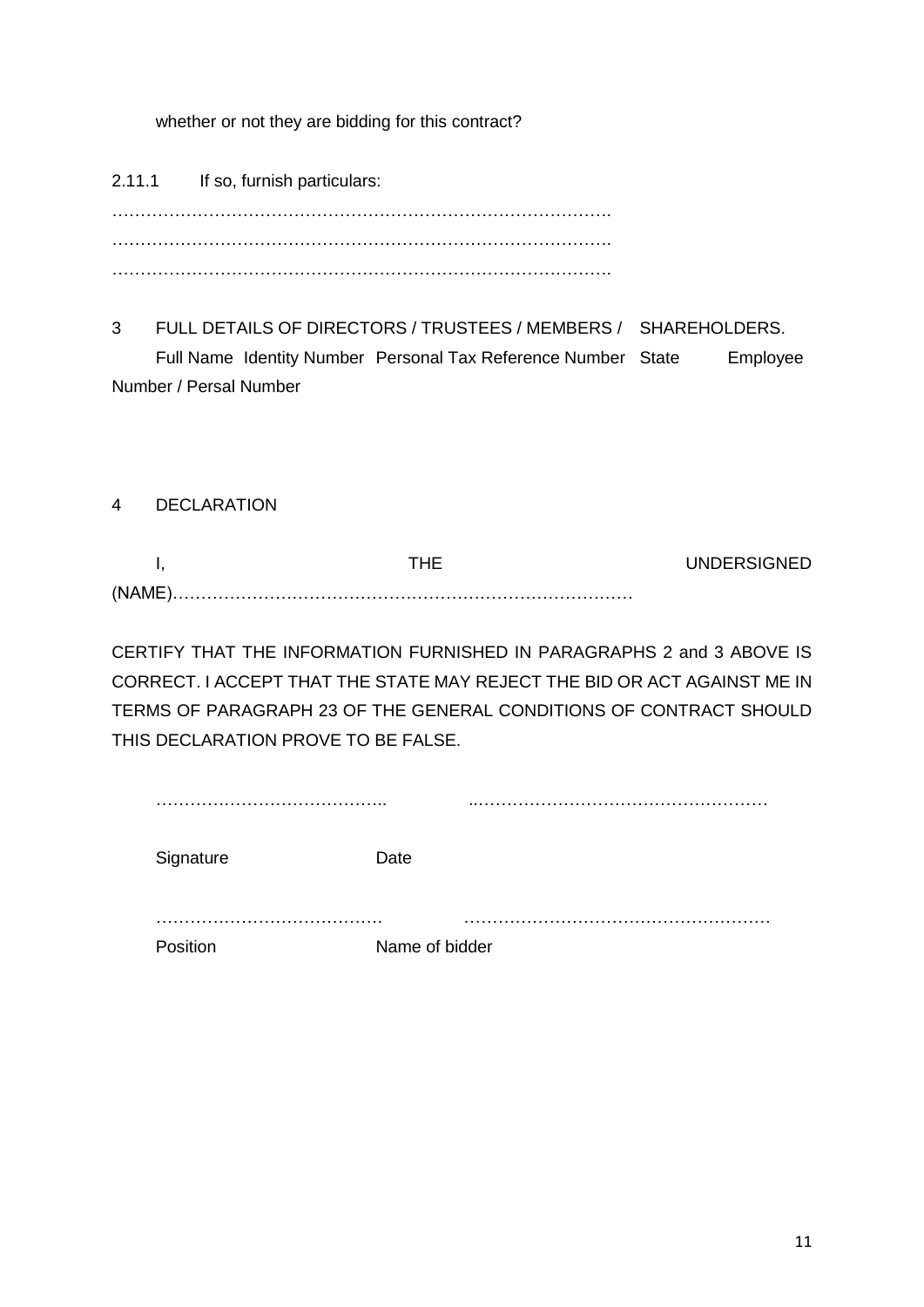### **SBD 6.1**

#### **PREFERENCE POINTS CLAIM FORM IN TERMS OF THE PREFERENTIAL PROCUREMENT REGULATIONS 2017**

This preference form must form part of all bids invited. It contains general information and serves as a claim form for preference points for Broad-Based Black Economic Empowerment (B-BBEE) Status Level of Contribution

**NB: BEFORE COMPLETING THIS FORM, BIDDERS MUST STUDY THE GENERAL CONDITIONS, DEFINITIONS AND DIRECTIVES APPLICABLE IN RESPECT OF B-BBEE, AS PRESCRIBED IN THE PREFERENTIAL PROCUREMENT REGULATIONS, 2017.** 

**1. GENERAL CONDITIONS**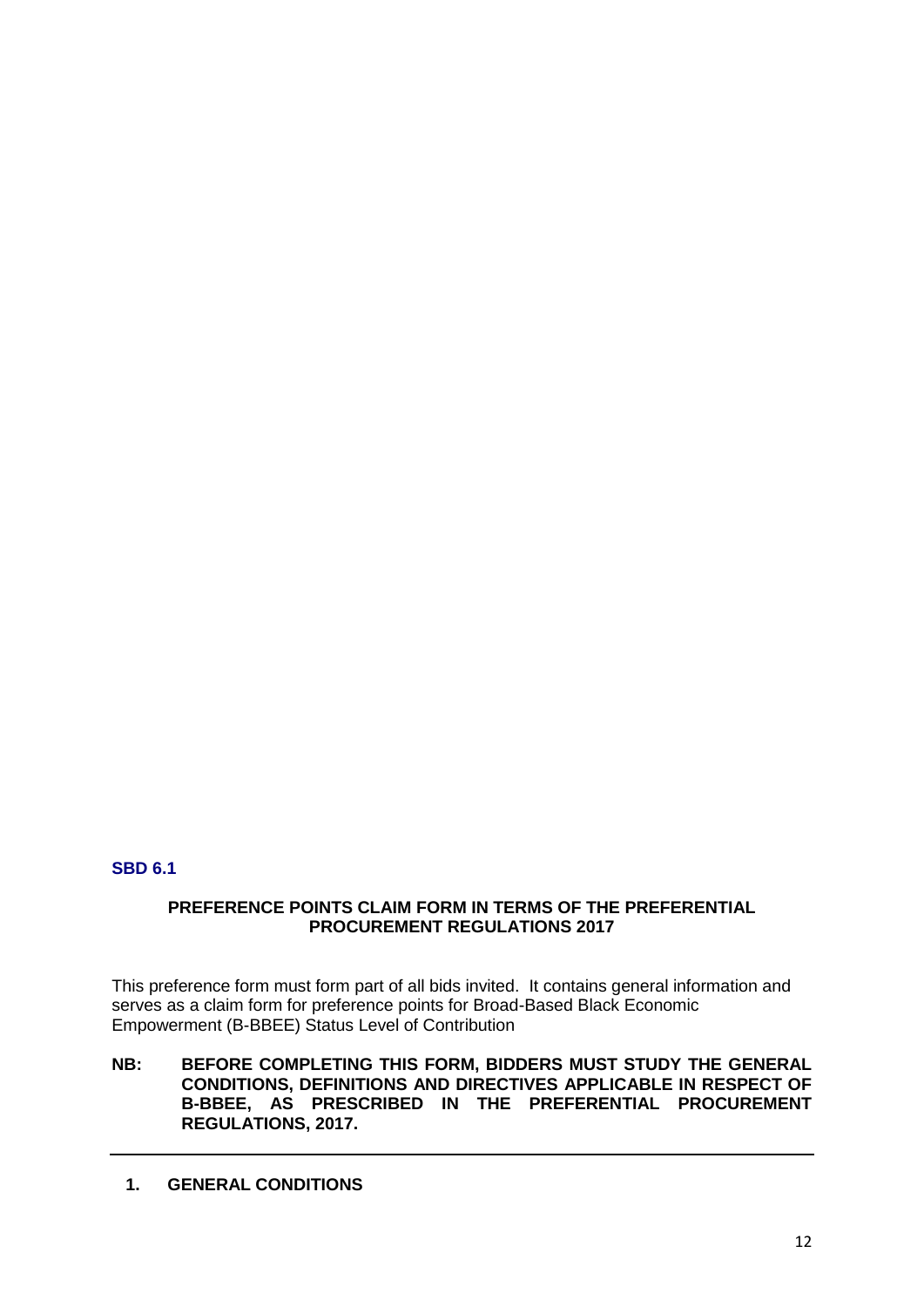- 1.1 The following preference point systems are applicable to all bids:
	- the 80/20 system for requirements with a Rand value of up to R50 000 000 (all applicable taxes included); and
	- the 90/10 system for requirements with a Rand value above R50 000 000 (all applicable taxes included).

1.2

- a) The value of this bid is estimated to exceed/not exceed R50 000 000 (all applicable taxes included) and therefore the ................. preference point system shall be applicable; or
- b) Either the 80/20 or 90/10 preference point system will be applicable to this tender (*delete whichever is not applicable for this tender*).
- 1.3 Points for this bid shall be awarded for:
	- (a) Price; and
	- (b) B-BBEE Status Level of Contributor.
- 1.4 The maximum points for this bid are allocated as follows:

|                                                      | <b>POINTS</b> |
|------------------------------------------------------|---------------|
| <b>PRICE</b>                                         |               |
| <b>B-BBEE STATUS LEVEL OF CONTRIBUTOR</b>            |               |
| Total points for Price and B-BBEE must not<br>exceed | 100           |

- 1.5 Failure on the part of a bidder to submit proof of B-BBEE Status level of contributor together with the bid, will be interpreted to mean that preference points for B-BBEE status level of contribution are not claimed.
- 1.6 The purchaser reserves the right to require of a bidder, either before a bid is adjudicated or at any time subsequently, to substantiate any claim in regard to preferences, in any manner required by the purchaser.

#### **2. DEFINITIONS**

- (a) **"B-BBEE"** means broad-based black economic empowerment as defined in section 1 of the Broad-Based Black Economic Empowerment Act;
- (b) "**B-BBEE status level of contributor"** means the B-BBEE status of an entity in terms of a code of good practice on black economic empowerment, issued in terms of section 9(1) of the Broad-Based Black Economic Empowerment Act;
- (c) **"bid"** means a written offer in a prescribed or stipulated form in response to an invitation by an organ of state for the provision of goods or services, through price quotations, advertised competitive bidding processes or proposals;
- (d) **"Broad-Based Black Economic Empowerment Act"** means the Broad-Based Black Economic Empowerment Act, 2003 (Act No. 53 of 2003);
- **(e) "EME"** means an Exempted Micro Enterprise in terms of a code of good practice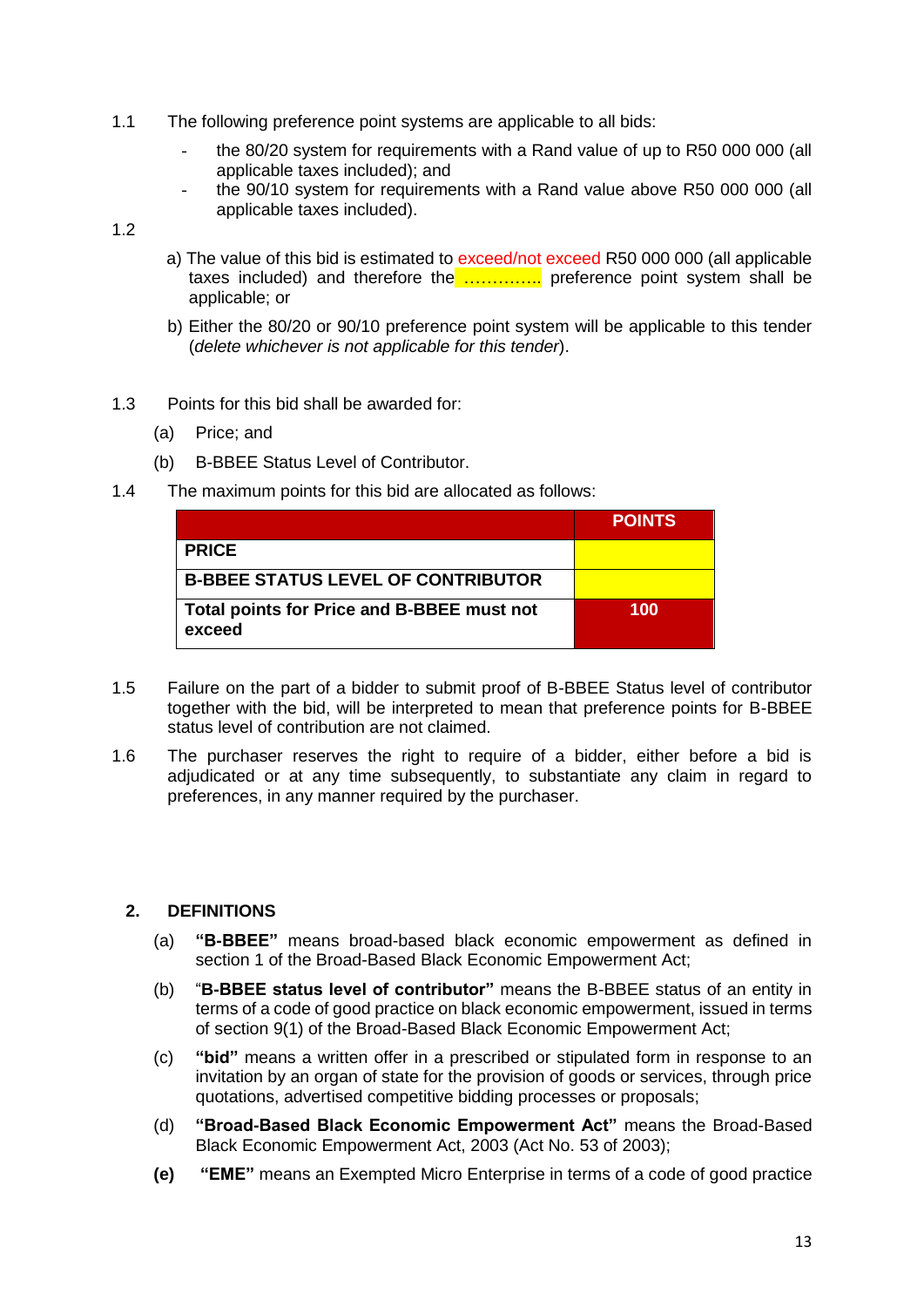on black economic empowerment issued in terms of section 9 (1) of the Broad-Based Black Economic Empowerment Act;

- (f) **"functionality"** means the ability of a tenderer to provide goods or services in accordance with specifications as set out in the tender documents.
- (g) **"prices"** includes all applicable taxes less all unconditional discounts;
- (h) **"proof of B-BBEE status level of contributor"** means:
	- **1)** B-BBEE Status level certificate issued by an authorized body or person;
	- **2)** A sworn affidavit as prescribed by the B-BBEE Codes of Good Practice;
	- **3)** Any other requirement prescribed in terms of the B-BBEE Act;
	- (i) **"QSE"** means a qualifying small business enterprise in terms of a code of good practice on black economic empowerment issued in terms of section 9 (1) of the Broad-Based Black Economic Empowerment Act;
- *(j)* **"rand value"** means the total estimated value of a contract in Rand, calculated at the time of bid invitation, and includes all applicable taxes;

#### **3. POINTS AWARDED FOR PRICE**

#### 3.1 **THE 80/20 OR 90/10 PREFERENCE POINT SYSTEMS**

A maximum of 80 or 90 points is allocated for price on the following basis: **80/20 or 90/10**

$$
Ps = 80 \left( 1 - \frac{Pt - P \min}{P \min} \right)
$$

$$
Ps = 90 \left( 1 - \frac{Pt - P \min P}{ \min} \right)
$$

 $\overline{\phantom{a}}$ 

**Where** 

Ps = Points scored for price of bid under consideration

or

 $Pt =$  Price of bid under consideration

I J  $\backslash$ 

Pmin = Price of lowest acceptable bid

## **4. POINTS AWARDED FOR B-BBEE STATUS LEVEL OF CONTRIBUTOR**

4.1 In terms of Regulation 6 (2) and 7 (2) of the Preferential Procurement Regulations, preference points must be awarded to a bidder for attaining the B-BBEE status level of contribution in accordance with the table below:

| <b>B-BBEE Status Level of</b><br><b>Contributor</b> | <b>Number of points</b><br>(90/10 system) | <b>Number of points</b><br>(80/20 system) |
|-----------------------------------------------------|-------------------------------------------|-------------------------------------------|
|                                                     | 10                                        | 20                                        |
| 2                                                   | 9                                         | 18                                        |
| 3                                                   | 6                                         | 14                                        |
|                                                     | 5                                         | 12                                        |
| 5                                                   |                                           | 8                                         |
| 6                                                   |                                           | 6                                         |
|                                                     |                                           |                                           |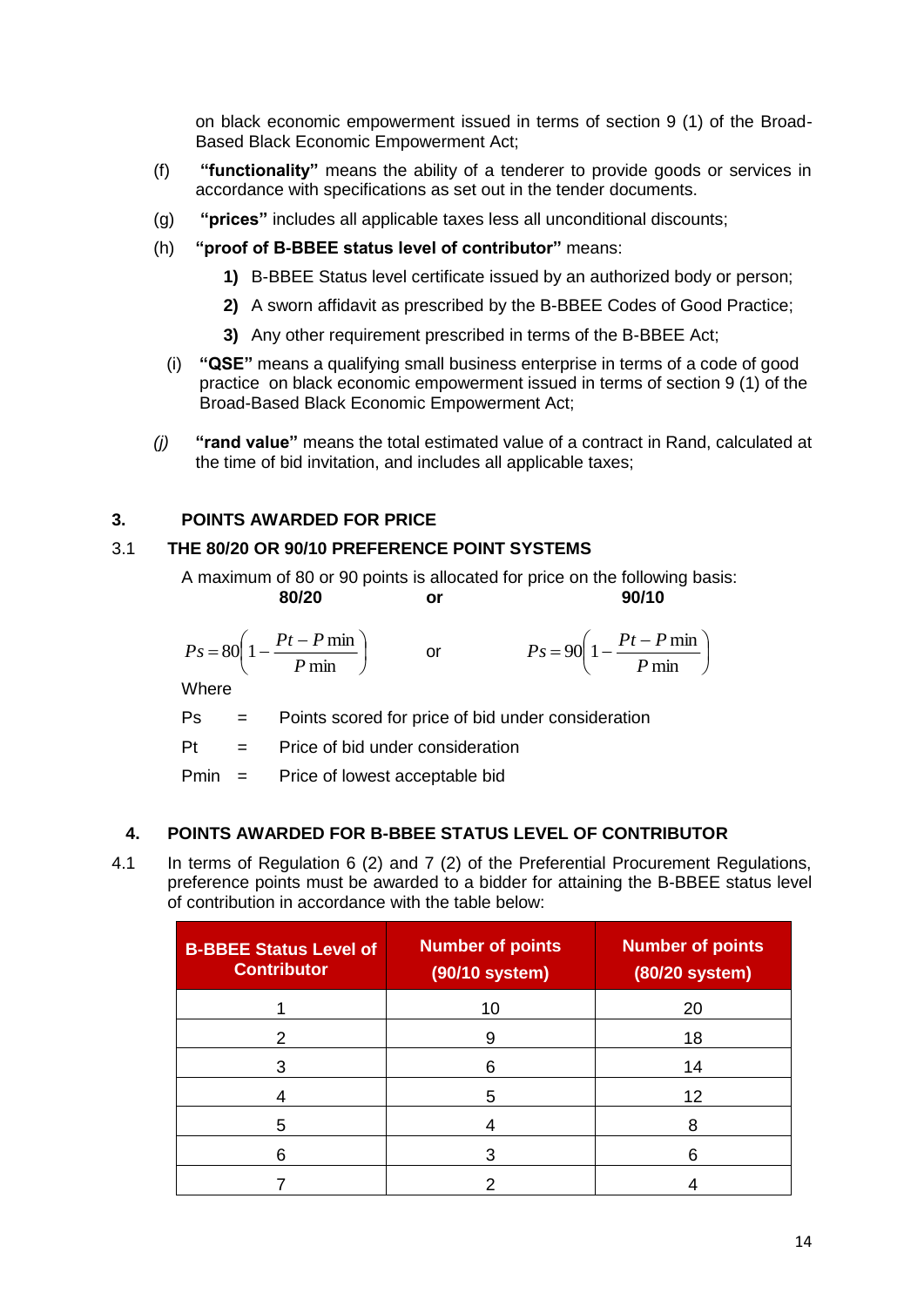| Non-compliant<br>contributor |  |
|------------------------------|--|

#### **5. BID DECLARATION**

5.1 Bidders who claim points in respect of B-BBEE Status Level of Contribution must complete the following:

#### **6. B-BBEE STATUS LEVEL OF CONTRIBUTOR CLAIMED IN TERMS OF PARAGRAPHS 1.4 AND 4.1**

6.1 B-BBEE Status Level of Contributor: . = ………(maximum of 10 or 20 points)

(Points claimed in respect of paragraph 7.1 must be in accordance with the table reflected in paragraph 4.1 and must be substantiated by relevant proof of B-BBEE status level of contributor.

#### **7. SUB-CONTRACTING**

7.1 Will any portion of the contract be sub-contracted?

(*Tick applicable box*)

7.1.1 If yes, indicate:

|            | i) What percentage | – ∩t | the. | contract | will | be.  |
|------------|--------------------|------|------|----------|------|------|
|            |                    |      |      |          |      |      |
| ii) The    | name               |      |      | the      |      | sub- |
| contractor |                    |      |      |          |      |      |

- iii) The B-BBEE status level of the subcontractor......................................……………..
- iv) Whether the sub-contractor is an EME or QSE *(Tick applicable box*) YES NO

v) Specify, by ticking the appropriate box, if subcontracting with an enterprise in terms of Preferential Procurement Regulations,2017:

| Designated Group: An EME or QSE which is at last 51% owned by:    | <b>EME</b> | <b>QSE</b> |  |  |  |
|-------------------------------------------------------------------|------------|------------|--|--|--|
| Black people                                                      |            |            |  |  |  |
| Black people who are youth                                        |            |            |  |  |  |
| Black people who are women                                        |            |            |  |  |  |
| Black people with disabilities                                    |            |            |  |  |  |
| Black people living in rural or underdeveloped areas or townships |            |            |  |  |  |
| Cooperative owned by black people                                 |            |            |  |  |  |
| Black people who are military veterans                            |            |            |  |  |  |
| <b>OR</b>                                                         |            |            |  |  |  |
| Any EME                                                           |            |            |  |  |  |
| Any QSE                                                           |            |            |  |  |  |

### 8. **DECLARATION WITH REGARD TO COMPANY/FIRM**

8.1 Name of the state of the state of the state of the state of the state of the state of the state of the state of the state of the state of the state of the state of the state of the state of the state of the state of th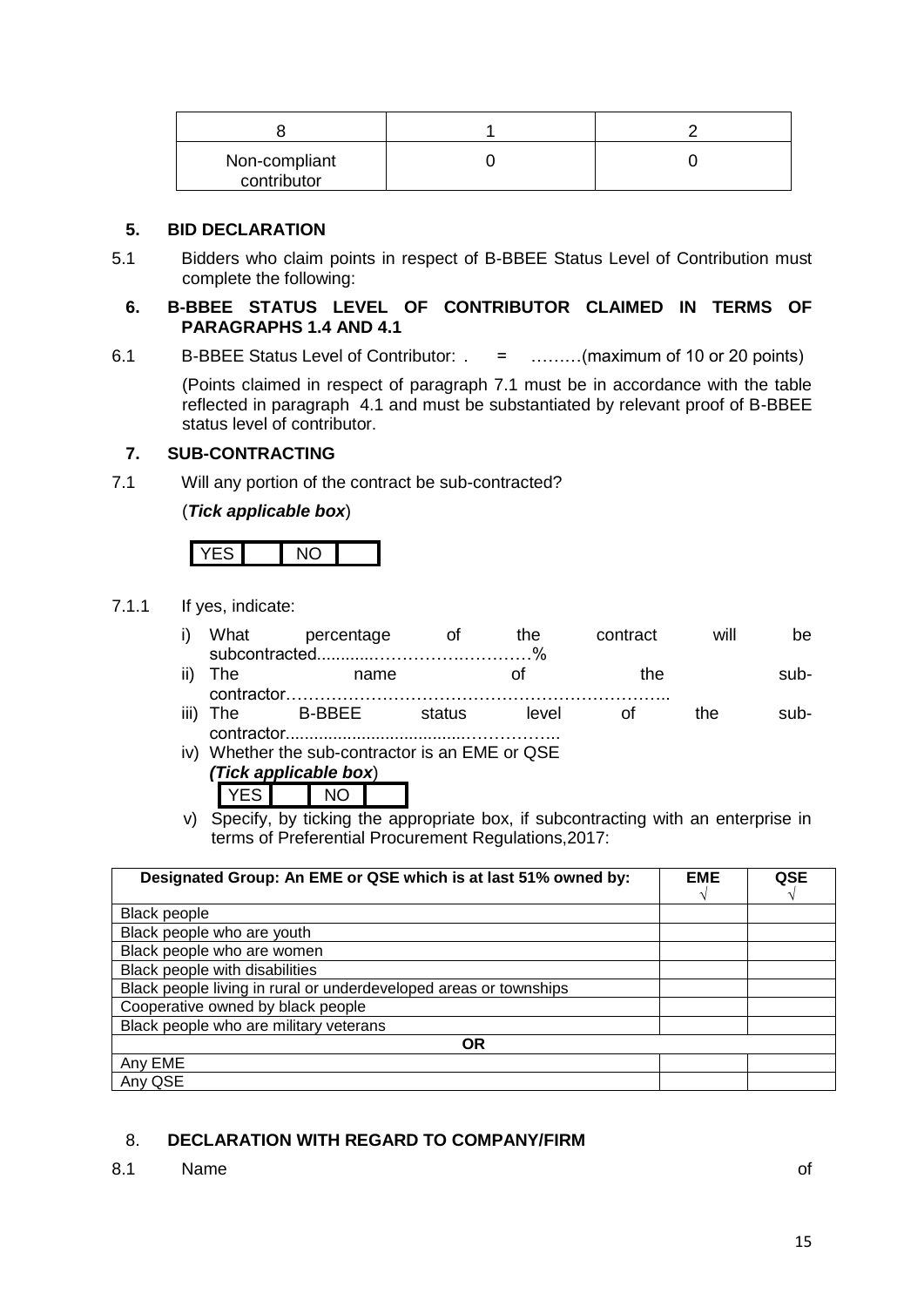company/firm:……………………………………………………………………………. 8.2 VAT **VAT** 8.2 VAT number:……………………………………….………………………………… 8.3 Company **6.3** Company **1.1** Company **6.3** Company **1.1** Company **1.1** Company **1.1** Company **1.1** Company **1.1** Company **1.1** Company **1.1** Company **1.1** Company **1.1** Company **1.1** Company **1.1** Company **1.1** Company number:…………….……………………….……………………………. 8.4 TYPE OF COMPANY/ FIRM □ Partnership/Joint Venture / Consortium □ One person business/sole propriety **Close corporation** D Company (Pty) Limited [TICK APPLICABLE BOX] 8.5 DESCRIBE PRINCIPAL BUSINESS ACTIVITIES ……………………………………………………………………………………………… ………………………………………………………………………………………………  $\mathcal{L}^{\text{max}}$ ………………………….. 8.6 COMPANY CLASSIFICATION Manufacturer □ Supplier □ Professional service provider □ Other service providers, e.g. transporter, etc. [*TICK APPLICABLE BOX*] 8.7 Total number of years the company/firm has been in business:…………………………… 8.8 I/we, the undersigned, who is / are duly authorised to do so on behalf of the company/firm, certify that the points claimed, based on the B-BBE status level of contributor indicated in paragraphs 1.4 and 6.1 of the foregoing certificate, qualifies the company/ firm for the preference(s) shown and I / we acknowledge that: i) The information furnished is true and correct; ii) The preference points claimed are in accordance with the General Conditions as indicated in paragraph 1 of this form; iii) In the event of a contract being awarded as a result of points claimed as shown in paragraphs 1.4 and 6.1, the contractor may be required to furnish documentary proof to the satisfaction of the purchaser that the claims are correct; iv) If the B-BBEE status level of contributor has been claimed or obtained on a fraudulent basis or any of the conditions of contract have not been fulfilled, the purchaser may, in addition to any other remedy it may have –

(a) disqualify the person from the bidding process;